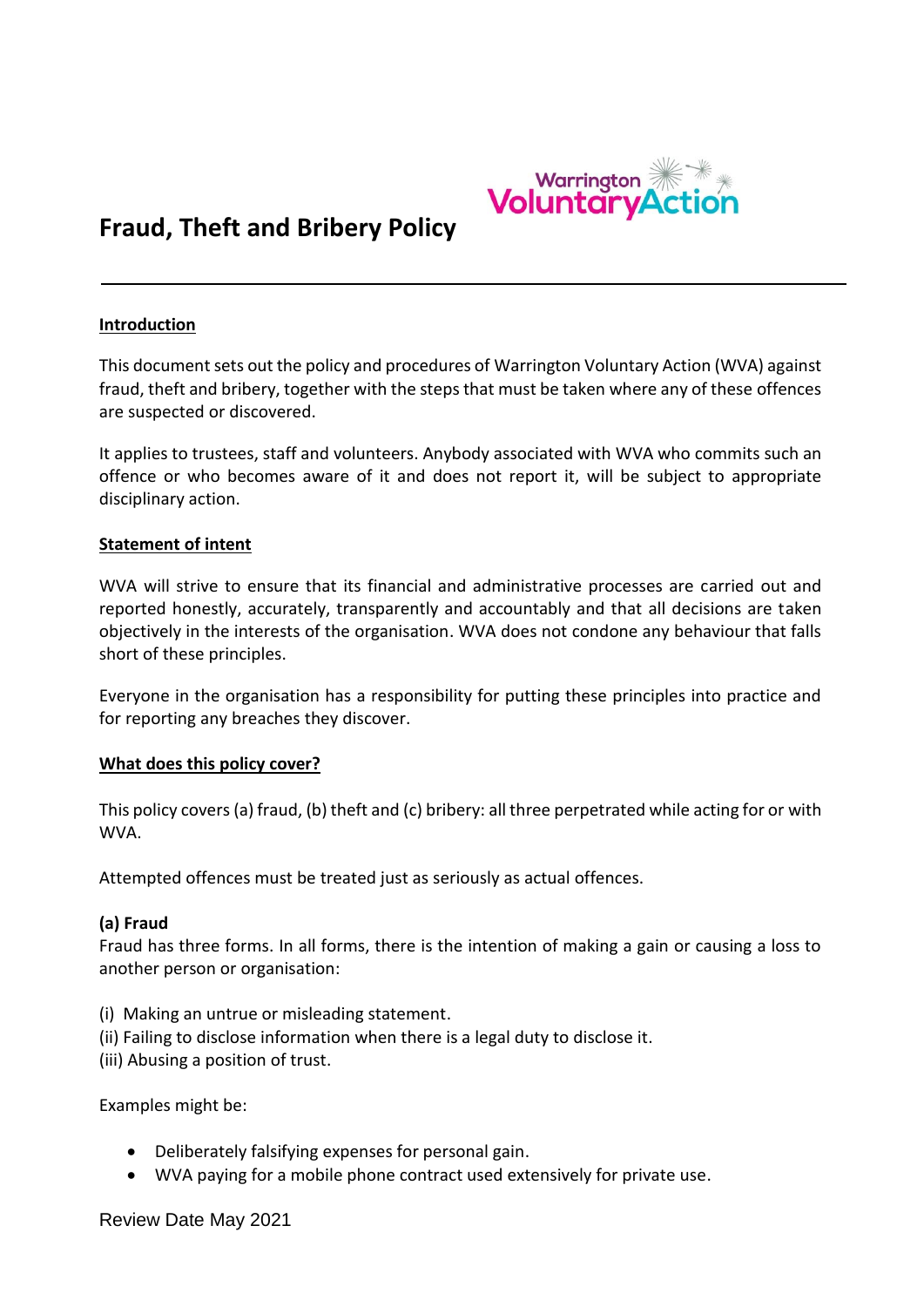- Receiving excessive remuneration / expenses without trustee board knowledge or authorisation.
- Amending accounting records to hide transactions designed for personal gain, for example under-declaring VAT or falsifying funder returns
- Ordering and paying for goods that are for personal use, for example a smart-phone delivered to a home address.
- Soliciting donations / payments from clients and keeping the proceeds.
- Making untrue statements to the board of trustees to cover up fraudulent activity.
- Providing bogus references / qualifications relevant to a position of trust within the organisation.

# **(b) Theft**

Theft is dishonestly appropriating property belonging to another with the intention of permanently depriving the other of it. This would also include false accounting.

Examples might be:

- Stealing cash donations and amending income records.
- Stealing petty cash and falsifying receipts.
- Transferring amounts into a personal bank account.
- Setting up fictitious suppliers and making payments to them.
- Setting up fictitious employees on the payroll and making payments.
- Stealing WVA property for personal use e.g. laptop, office supplies or equipment.

# **(c) Bribery**

Bribery is an inducement or reward offered, promised or provided in order to gain any commercial, contractual, regulatory or personal advantage. Both the giving and receiving of bribes are criminal offences and can be committed by individuals or organisations. Organisations can be liable for failing to prevent the payment of bribes even if they are not aware that bribery is taking place.

Examples might be:

- Soliciting or receiving payments or gifts from a WVA supplier.
- Making offers or inducements to secure funding for the organistaion, for example to see what other competitors have bid.
- Using insider knowledge (e.g. through friends, contacts) and inducements (e.g. restaurant meals, gifts, tickets) to gain an unfair advantage in a bidding process.

In practice there may be a blurring of what constitutes fraud, theft and bribery – an activity may be all three.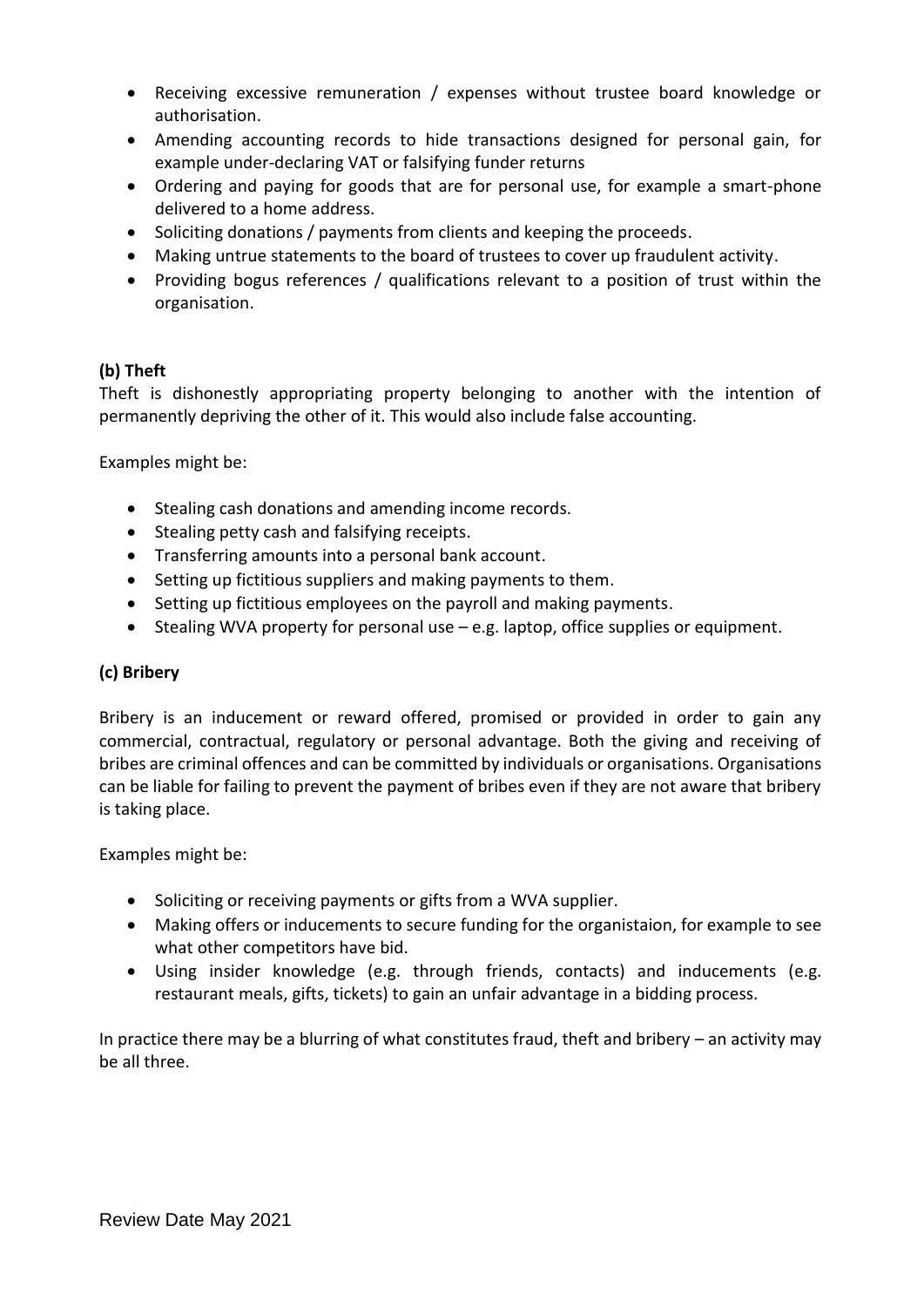## **How does this policy relate to other internal policies and procedures?**

This policy should be read in conjunction with the organisations whistle-blowing policy.

#### **Values**

WVA's values are intended to foster honesty and integrity and are underpinned by seven principles of behaviour. These are selflessness, integrity, objectivity, accountability, openness, honesty and leadership. Trustees, staff and volunteers are expected to lead by example in adhering to policies, procedures and practices. Equally, members of the public, service users and external organisations (such as suppliers and contractors) are expected to act with integrity and without intent to commit fraud against WVA in any dealings they may have with the charity.

To uphold our values, WVA will provide clear routes by which concerns can be raised by trustees, staff and volunteers and by those outside of the organisation.

The trustee board will deal promptly, firmly and fairly with suspicions and allegations of fraud, theft and bribery.

#### **Responsibilities**

In relation to the prevention of fraud, theft and bribery, specific responsibilities are as follows:

#### a) Trustees:

Trustees are responsible for establishing and maintaining a sound system of internal control. The finance sub-committee also oversee WVA control environment.

The system of internal control is designed to respond to and manage the whole range of risks that WVA faces.

The system of internal control should operate on an ongoing basis and be designed to identify the principal risks, evaluate their nature and manage them effectively. The system may be most effective if integrated into wider organisational risk management.

#### b) Chief Executive:

Responsibilities include:

- Undertaking a regular review of the fraud risks associated with each of the key organisational objectives as per the organisation's strategic plan.
- The design of an effective control environment to prevent fraud.
- Establishing appropriate mechanisms for reporting fraud risk issues and reporting significant incidents of fraud or attempted fraud to the trustee board
- Liaising with WVA's auditor or Independent Examiner.

## Review Date May 2021